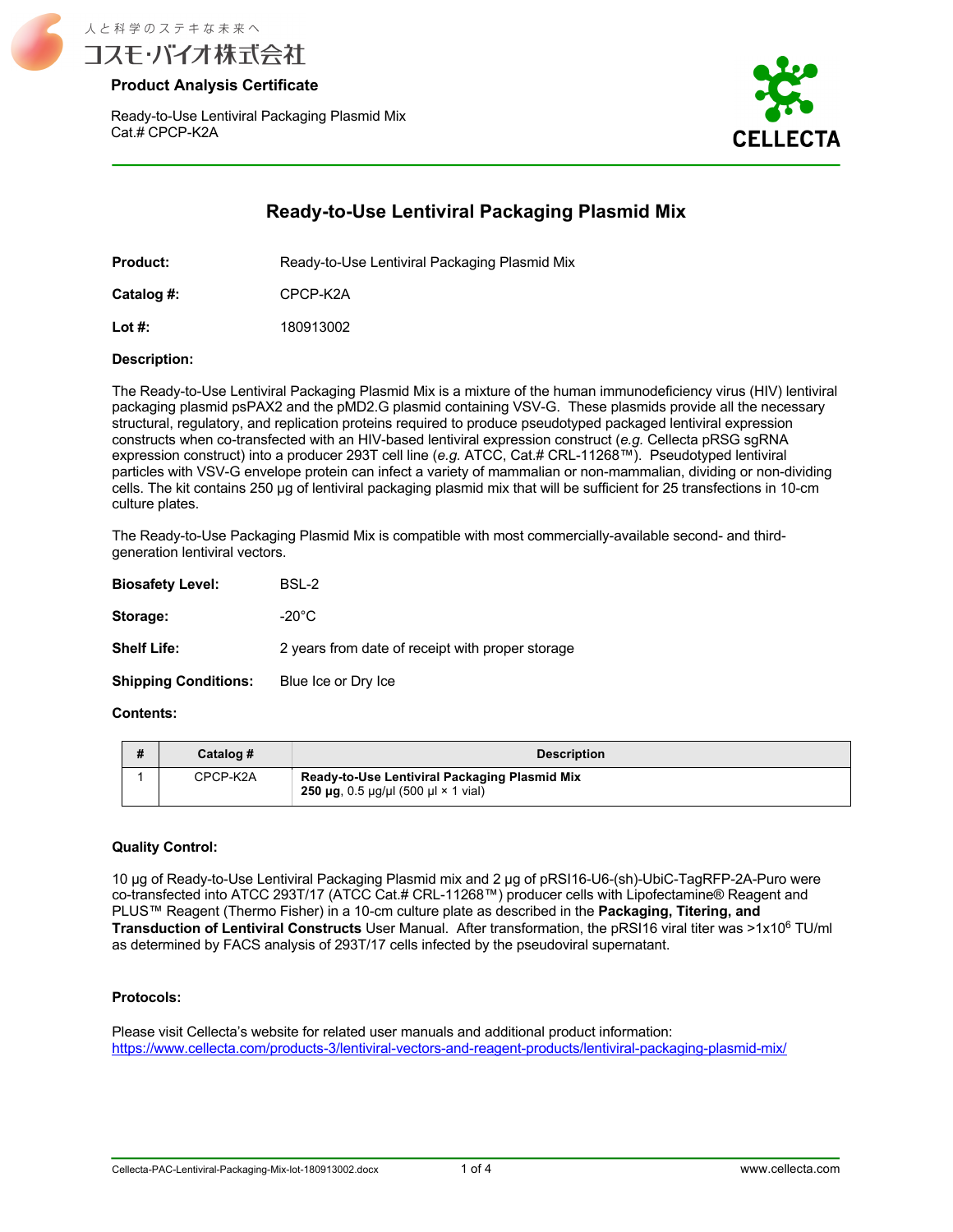

### **Product Analysis Certificate**

Ready-to-Use Lentiviral Packaging Plasmid Mix Cat.# CPCP-K2A



### **Technical Support**

| Phone:     | +1 (650) 938-3910 |
|------------|-------------------|
| Toll-Free: | (877) 938-3910    |
| Fax:       | +1 (650) 938-3911 |

E-mail:

Technical Support: the tech@cellecta.com<br>
General Information: info@cellecta.com General Information:<br>Sales: Sales:<br>
Orders:<br>
Orders:<br>
Orders@cellecta.com<br>
Orders Orders: orders@cellecta.com

Blog: https://www.cellecta.com/company/blog-news/

### **Safety Guidelines**

The HIV-based lentivector system is designed to maximize its biosafety features, which include:

- A deletion in the enhancer of the U3 region of 3'ΔLTR ensures self-inactivation of the lentiviral construct after transduction and integration into genomic DNA of the target cells.
- The RSV promoter upstream of 5'LTR in the lentivector allows efficient Tat-independent production of viral RNA, reducing the number of genes from HIV-1 that are used in this system.
- Number of lentiviral genes necessary for packaging, replication and transduction is reduced to three (gag, pol, rev). The corresponding proteins are expressed from different plasmids lacking packaging signals and share no significant homology to any of the expression lentivectors, pVSV-G expression vector, or any other vector to prevent generation of recombinant replication-competent virus.
- None of the HIV-1 genes (gag, pol, rev) will be present in the packaged pseudoviral genome, as they are expressed from packaging plasmids lacking packaging signal—therefore, the lentiviral particles generated are replication-incompetent.
- Pseudoviral particles will carry only a copy of your expression construct.

Despite the above safety features, use of HIV-based vectors falls within NIH Biosafety Level 2 criteria due to the potential biohazard risk of possible recombination with endogenous viral sequences to form self-replicating virus or the possibility of insertional mutagenesis. For a description of laboratory biosafety level criteria, consult the Centers for Disease Control Office of Health and Safety Web site at:

#### https://www.cdc.gov/biosafety/publications/bmbl5/bmbl5\_sect\_iv.pdf

It is also important to check with the health and safety guidelines at your institution regarding the use of lentiviruses and follow standard microbiological practices, which include:

- Wear gloves and lab coat at all times when conducting the procedure.
- Always work with pseudoviral particles in a Class II laminar flow hood.
- All procedures are performed carefully to minimize the creation of splashes or aerosols.
- Work surfaces are decontaminated at least once a day and after any spill of viable material.
- All cultures, stocks, and other regulated wastes are decontaminated before disposal by an approved decontamination method such as autoclaving. Materials to be decontaminated outside of the immediate laboratory area are to be placed in a durable, leakproof, properly marked (biohazard, infectious waste) container and sealed for transportation from the laboratory.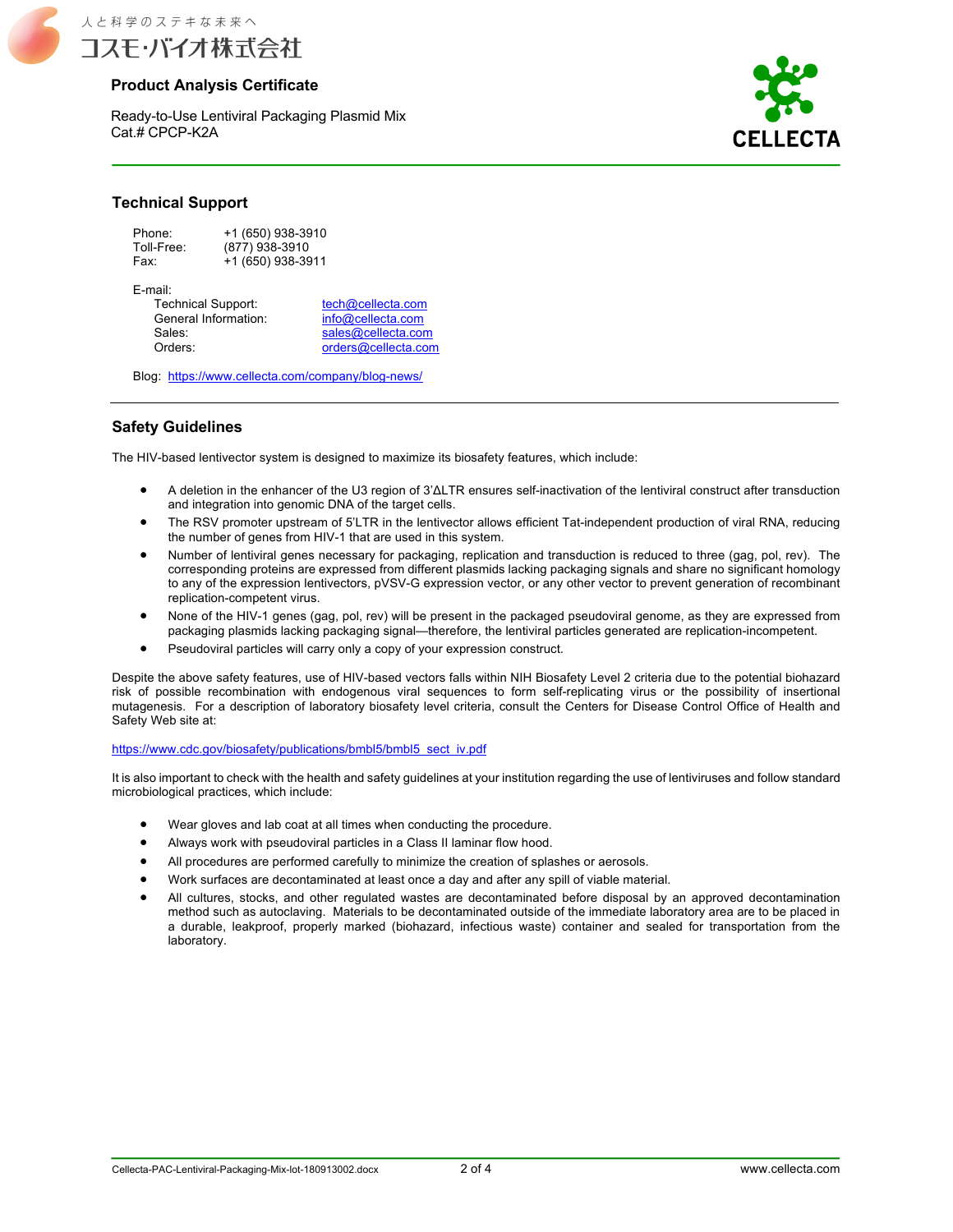

## **Product Analysis Certificate**

Ready-to-Use Lentiviral Packaging Plasmid Mix Cat.# CPCP-K2A



### **Appendix**

**1. Packaging Plasmid Maps**